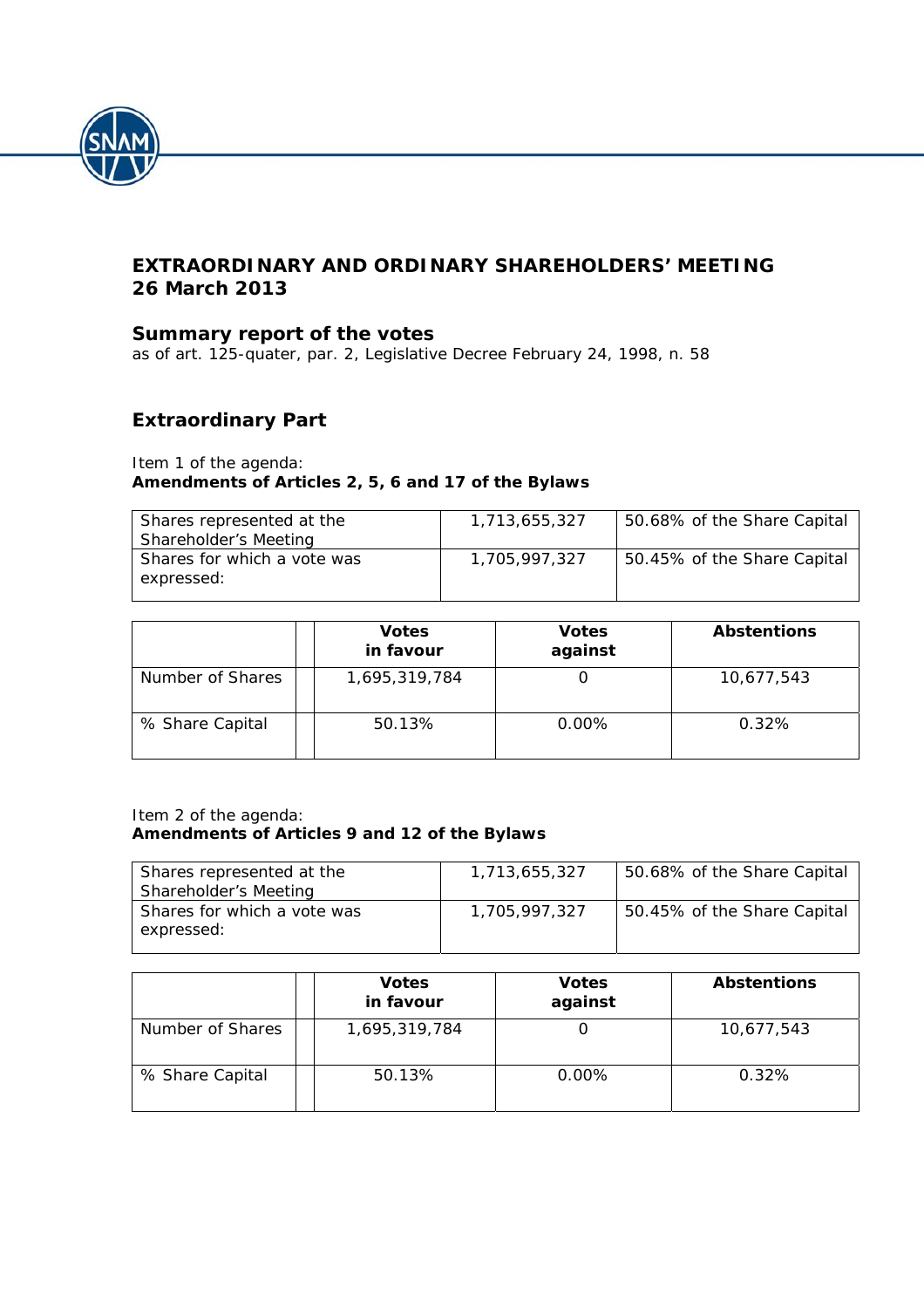

### Item 3 of the agenda:  **Amendments of Articles 13,16 and 20 of the Bylaws**

| Shares represented at the<br>Shareholder's Meeting | 1.713.655.327 | 50.68% of the Share Capital |
|----------------------------------------------------|---------------|-----------------------------|
| Shares for which a vote was<br>expressed:          | 1,705,997,327 | 50.45% of the Share Capital |

|                  | <b>Votes</b><br>in favour | <b>Votes</b><br>against | <b>Abstentions</b> |
|------------------|---------------------------|-------------------------|--------------------|
| Number of Shares | 1,688,188,032             | 7,088,272               | 10,721,023         |
| % Share Capital  | 49.92%                    | 0.21%                   | 0.32%              |

# **Ordinary Part**

#### Item 1 of the agenda:

**Separate financial statements of Snam S.p.A. as at 31 December 2012. Consolidated financial statements as at 31 December 2012. Reports from the Directors, the Board of Statutory Auditors and the External Auditors. Related resolutions.** 

| Shares represented at the<br>Shareholder's Meeting | 1,713,655,327 | 50.68% of the Share Capital |
|----------------------------------------------------|---------------|-----------------------------|
| Shares for which a vote was<br>expressed:          | 1,709,645,327 | 50.56% of the Share Capital |

|                  | <b>Votes</b><br>in favour | <b>Votes</b><br>against | <b>Abstentions</b> |
|------------------|---------------------------|-------------------------|--------------------|
| Number of Shares | 1,707,669,406             | 465,036                 | 1,510,885          |
| % Share Capital  | 50.50%                    | 0.01%                   | 0.04%              |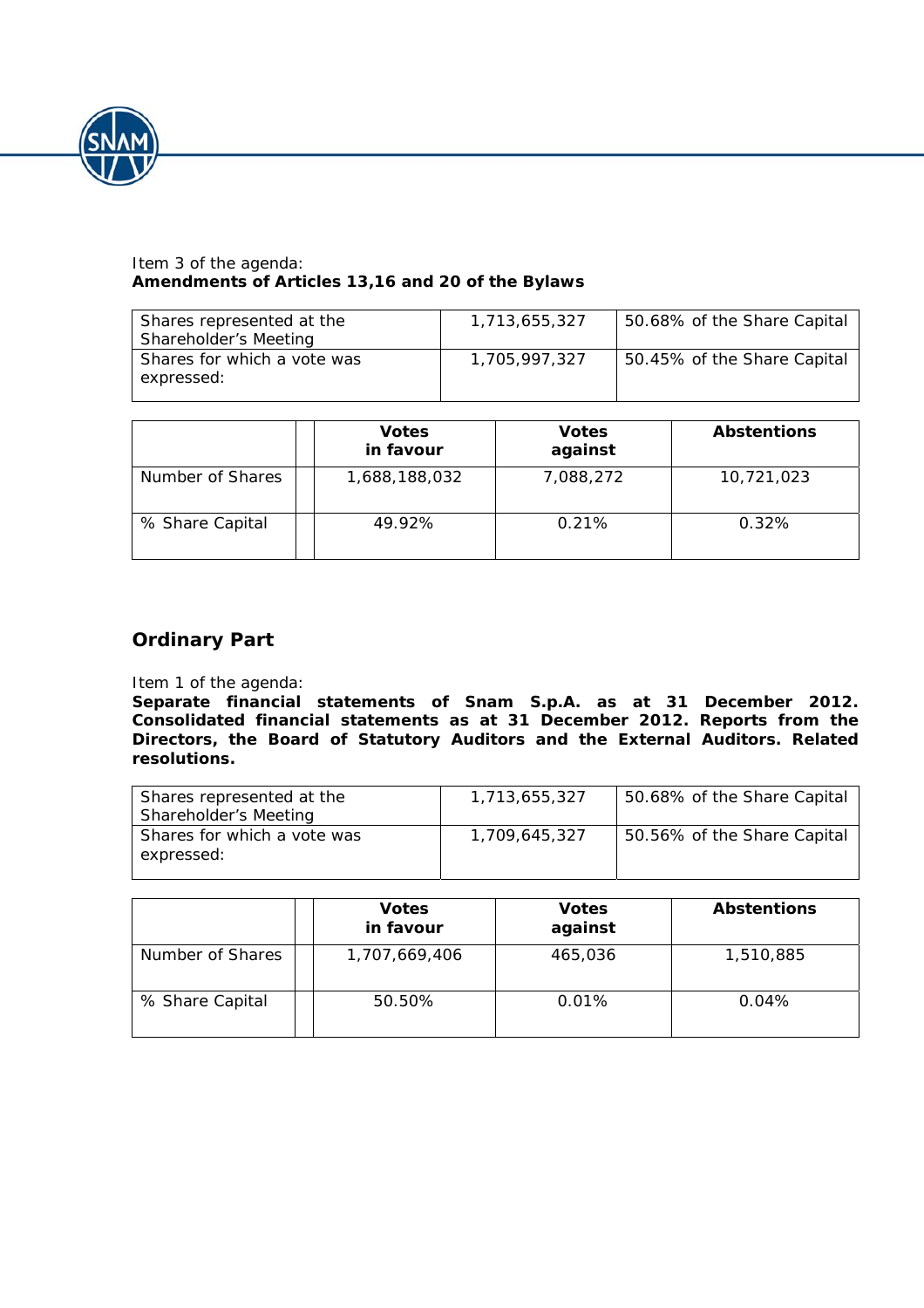

### Item 2 of the agenda: **Allocation of the period profits and dividend distribution.**

| Shares represented at the<br>Shareholder's Meeting: | 1,713,655,327 | 50.68% of the Share Capital |
|-----------------------------------------------------|---------------|-----------------------------|
| Shares for which a vote was<br>expressed:           | 1,705,997,327 | 50.45% of the Share Capital |

|                  | <b>Votes</b><br>in favour | <b>Votes</b><br>against | <b>Abstentions</b> |
|------------------|---------------------------|-------------------------|--------------------|
| Number of Shares | 1,703,346,265             | 1,144,390               | 1,506,672          |
| % Share Capital  | 50.37%                    | 0.03%                   | 0.04%              |

Item 3 of the agenda:

## **Compensation policy pursuant to Article 123-***ter* **of Legislative Decree No. 58 of 24 February 1998.**

| Shares represented at the<br>Shareholder's Meeting: | 1,713,655,327 | 50.68% of the Share Capital |
|-----------------------------------------------------|---------------|-----------------------------|
| Shares for which a vote was<br>expressed            | 1,705,997,327 | 50.45% of the Share Capital |

|                  | <b>Votes</b><br>in favour | <b>Votes</b><br>against | <b>Abstentions</b> |
|------------------|---------------------------|-------------------------|--------------------|
| Number of Shares | 1,653,059,029             | 40,203,031              | 12,735,267         |
| % Share Capital  | 48.88%                    | 1.19%                   | 0.38%              |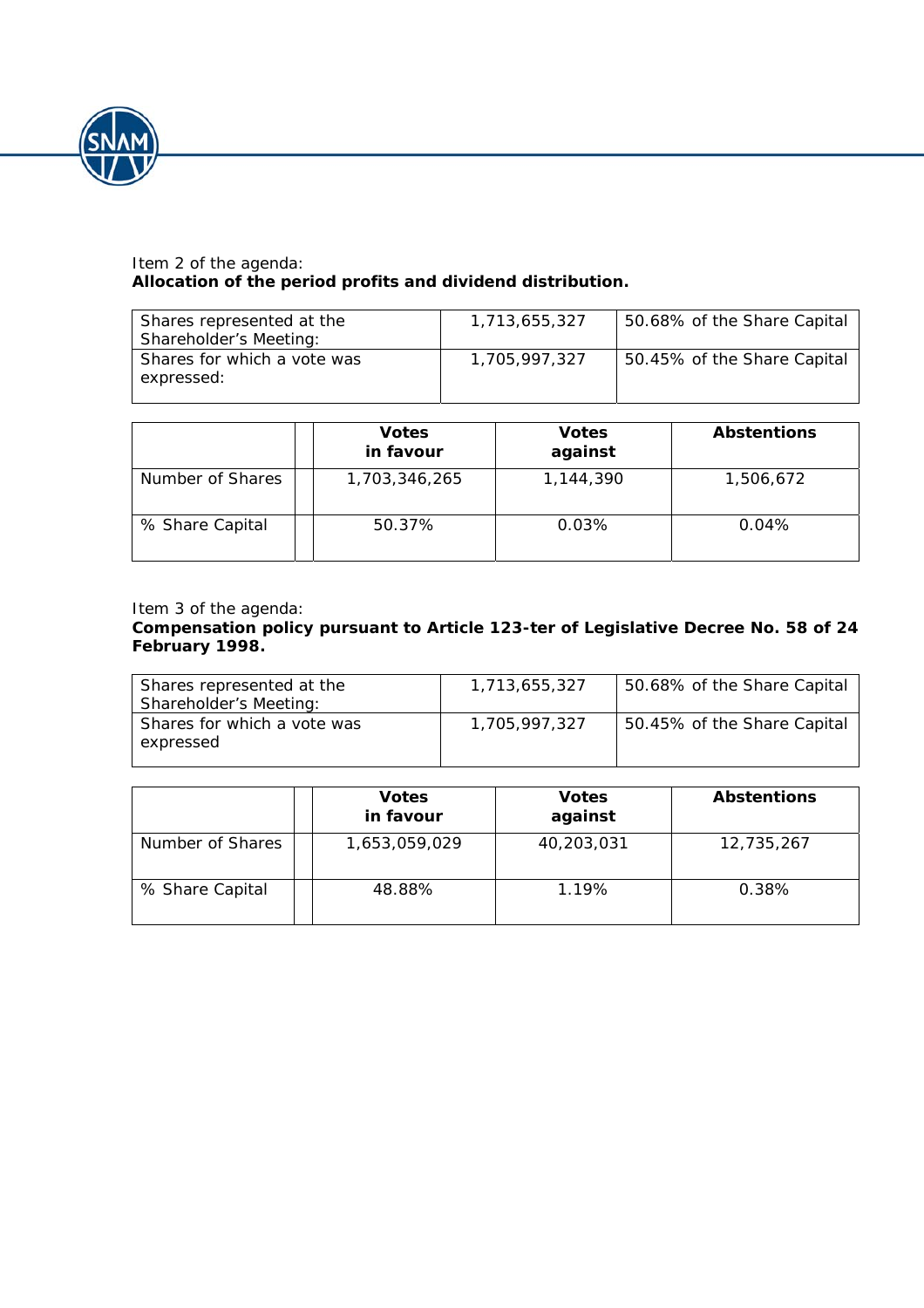

### Item 4 of the agenda: **Determination of the number of members of the Board of Directors**

| Shares represented at the<br>Shareholder's Meeting: | 1,713,655,327 | 50.68% of the Share Capital |
|-----------------------------------------------------|---------------|-----------------------------|
| Shares for which a vote was<br>expressed            | 1,705,957,347 | 50.45% of the Share Capital |

|                  | <b>Votes</b><br>in favour | <b>Votes</b><br>against | <b>Abstentions</b> |
|------------------|---------------------------|-------------------------|--------------------|
| Number of Shares | 1,700,083,986             | 860,179                 | 5,013,182          |
| % Share Capital  | 50.27%                    | 0.03%                   | 0.15%              |

#### Item 5 of the agenda: **Determination of the term of office of the Directors**

| Shares represented at the<br>Shareholder's Meeting: | 1,713,655,327 | 50.68% of the Share Capital |
|-----------------------------------------------------|---------------|-----------------------------|
| Shares for which a vote was<br>expressed            | 1,705,997,327 | 50.45% of the Share Capital |

|                  | <b>Votes</b><br>in favour | <b>Votes</b><br>against | <b>Abstentions</b> |
|------------------|---------------------------|-------------------------|--------------------|
| Number of Shares | 1,694,453,846             | 4,213                   | 11,539,268         |
| % Share Capital  | 50.11%                    | 0.00%                   | 0.34%              |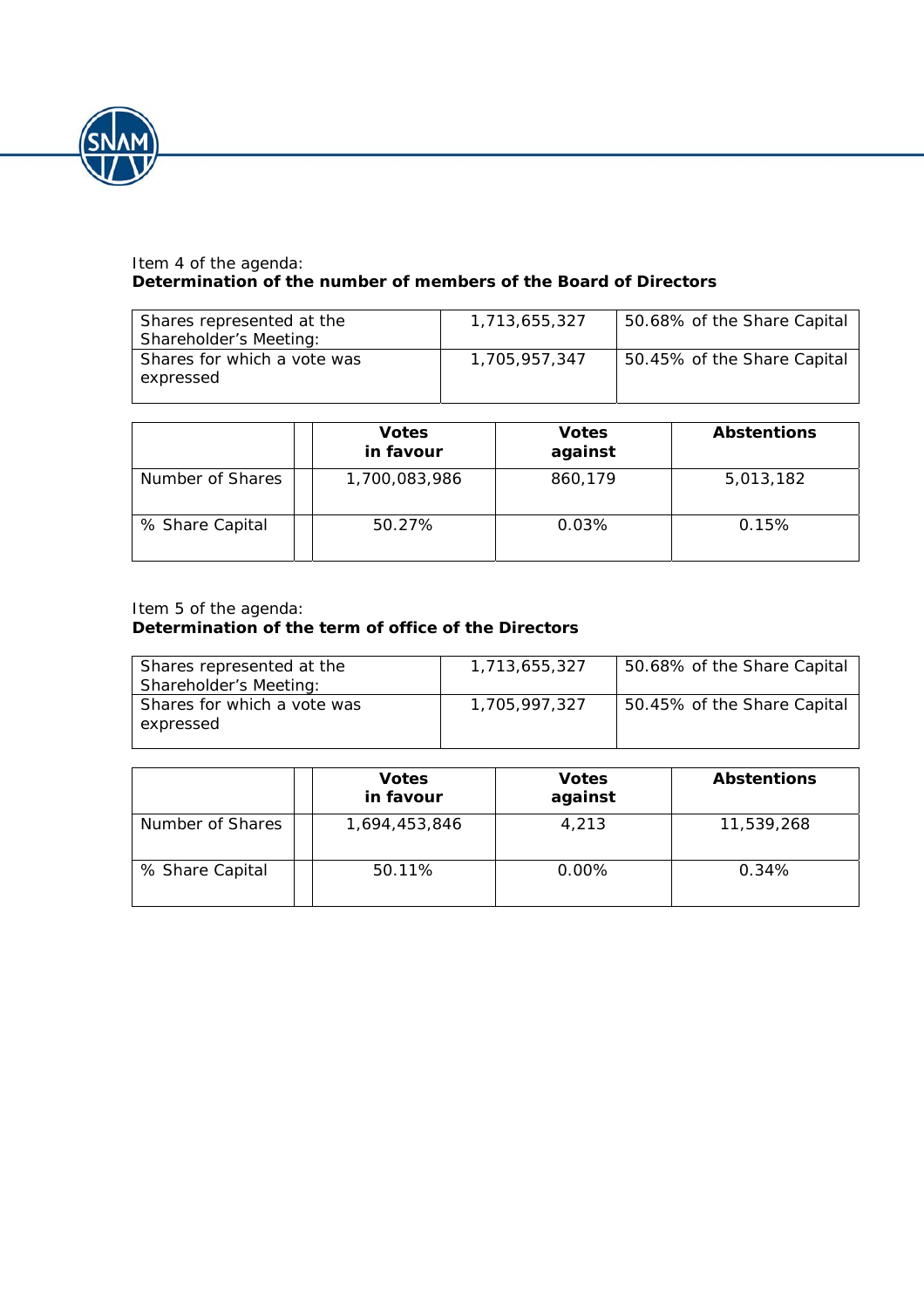

#### Item 6 of the agenda: **Appointment of the Directors**

| Shares represented at the<br>Shareholder's Meeting: | 1,713,655,327 | 50.68% of the Share Capital |
|-----------------------------------------------------|---------------|-----------------------------|
| Shares for which a vote was<br>expressed            | 1,713,655,327 | 50.68% of the Share Capital |

|                  | List 1        | List 2      | <b>Votes</b><br>against | <b>Abstentions</b> |
|------------------|---------------|-------------|-------------------------|--------------------|
| Number of Shares | 1,053,934,822 | 646,917,278 | 7,291,828               | 5,511,399          |
| % Share Capital  | 31.17%        | 19.13%      | 0.22%                   | 0.16%              |

#### Item 7 of the agenda: **Appointment of the Chairman of the Board of Directors**

| Shares represented at the<br>Shareholder's Meeting: | 1,713,655,327 | 50.68% of the Share Capital |
|-----------------------------------------------------|---------------|-----------------------------|
| Shares for which a vote was<br>expressed            | 1,705,953,237 | 50.45% of the Share Capital |

|                  | <b>Votes</b><br>in favour | <b>Votes</b><br>against | <b>Abstentions</b> |
|------------------|---------------------------|-------------------------|--------------------|
| Number of Shares | 1,694,933,059             | 465,036                 | 10,555,142         |
| % Share Capital  | 50.12%                    | 0.01%                   | 0.31%              |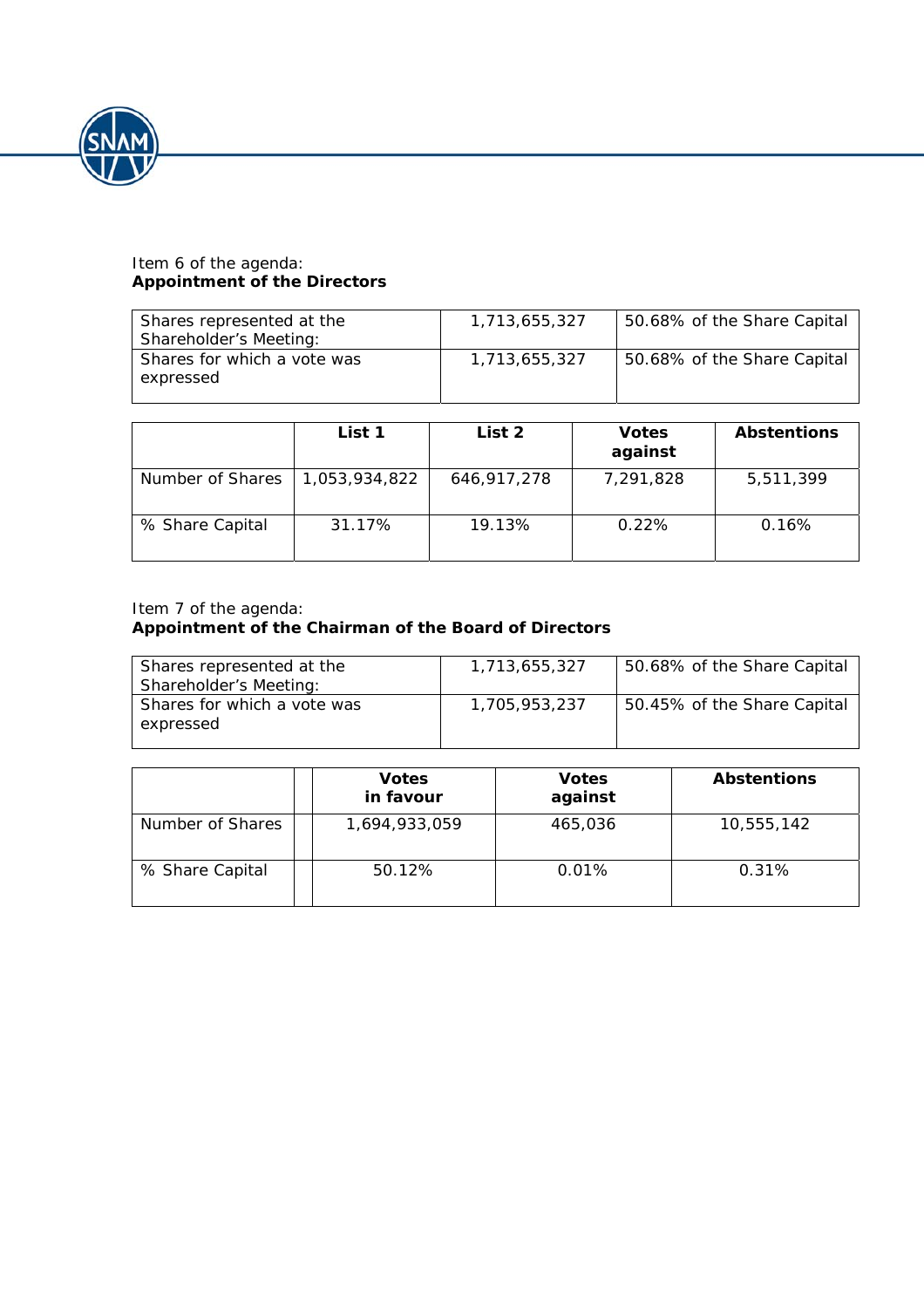

### Item 8 of the agenda: **Determination of the remuneration of the Directors**

| Shares represented at the<br>Shareholder's Meeting: | 1,713,655,327 | 50.68% of the Share Capital |
|-----------------------------------------------------|---------------|-----------------------------|
| Shares for which a vote was<br>expressed            | 1,705,957,337 | 50.45% of the Share Capital |

|                  | <b>Votes</b><br>in favour | <b>Votes</b><br>against | <b>Abstentions</b> |
|------------------|---------------------------|-------------------------|--------------------|
| Number of Shares | 1,695,116,286             | 163,508                 | 10,677,543         |
| % Share Capital  | 50.13%                    | 0.00%                   | 0.32%              |

## Item 9 of the agenda: **Appointment of the Statutory Auditors**

| Shares represented at the<br>Shareholder's Meeting: | 1,713,655,327 | 50.68% of the Share Capital |
|-----------------------------------------------------|---------------|-----------------------------|
| Shares for which a vote was<br>expressed            | 1,713,655,327 | 50.68% of the Share Capital |

|                  | List 1        | List 2      | <b>Votes</b><br>against | <b>Abstentions</b> |
|------------------|---------------|-------------|-------------------------|--------------------|
| Number of Shares | 1,024,943,994 | 678,725,340 | 4,896,148               | 5,089,845          |
| % Share Capital  | 30.31%        | 20.07%      | 0.14%                   | 0.15%              |